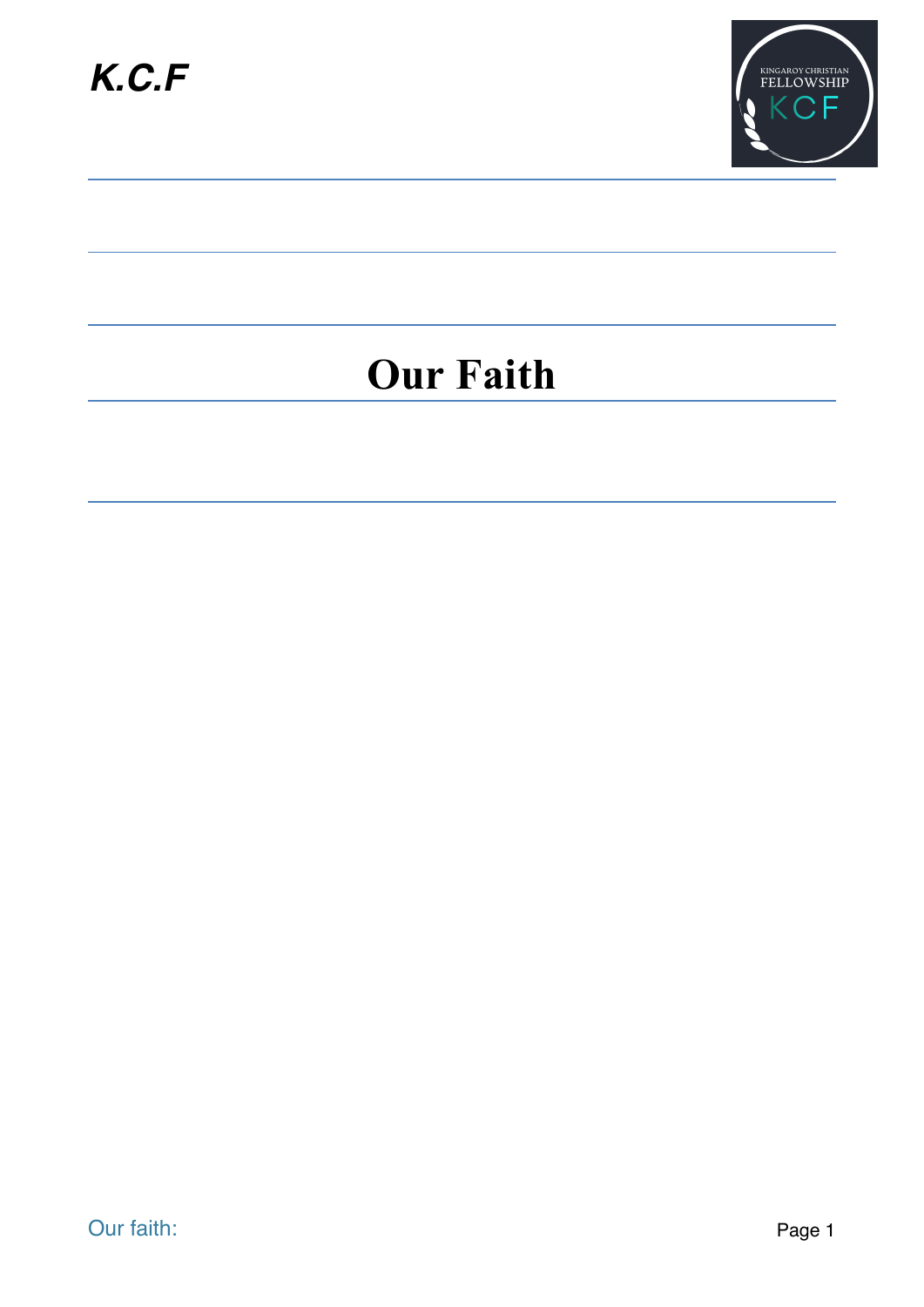### **OUR FELLOWSHIP STATEMENT**

**Our fellowship statement of faith. ( We are Biblical and Baptistic in faith and practise )**

**Kingaroy Christian fellowship was established on the 30th of August 2015 as a result of Gods word the King James Bible.**

**This is a brief scriptural explanation of faith, our faith in Gods word and the doctrines concerning Our Saviour, the Gospel, the Believer and the church.**

**Our worship is centred on the hymns of the faith, as we are Biblical and Baptistic in practise and observing the two ordinances given to the local church: Baptism and the Lords supper.**

## **OUR SAVIOUR**

Many religions and people around the world believe in God, but the Bible is specific not generic, that Jesus Christ was God manifest in the flesh John 1:14 And the Word was made flesh, and dwelt among us, (and we beheld his glory, the glory as of the only begotten of the Father,) full of grace and truth. John the Baptist introduced Jesus Christ as the Lamb of God which taketh away the sin of the world John 1:29 The next day John seeth Jesus coming unto him, and saith, Behold the Lamb of God, which taketh away the sin of the world.

For Jesus Christ to be our Saviour, it took his death burial and resurrection to provide us a substitutionary atonement for Adams fallen race Romans 5:11 And not only so, but we also joy in God through our Lord Jesus Christ, by whom we have now received the atonement, Romans 5:8 God comendeth his love towards us, in that, that while we were yet sinners, Christ died for us. In other words, God did not give us a religion to saves us by our works and self righteousness but a Saviour. 2 Corinthians 5:21 For he hath made him to be sin for us, who knew no sin; that we might be made the righteousness of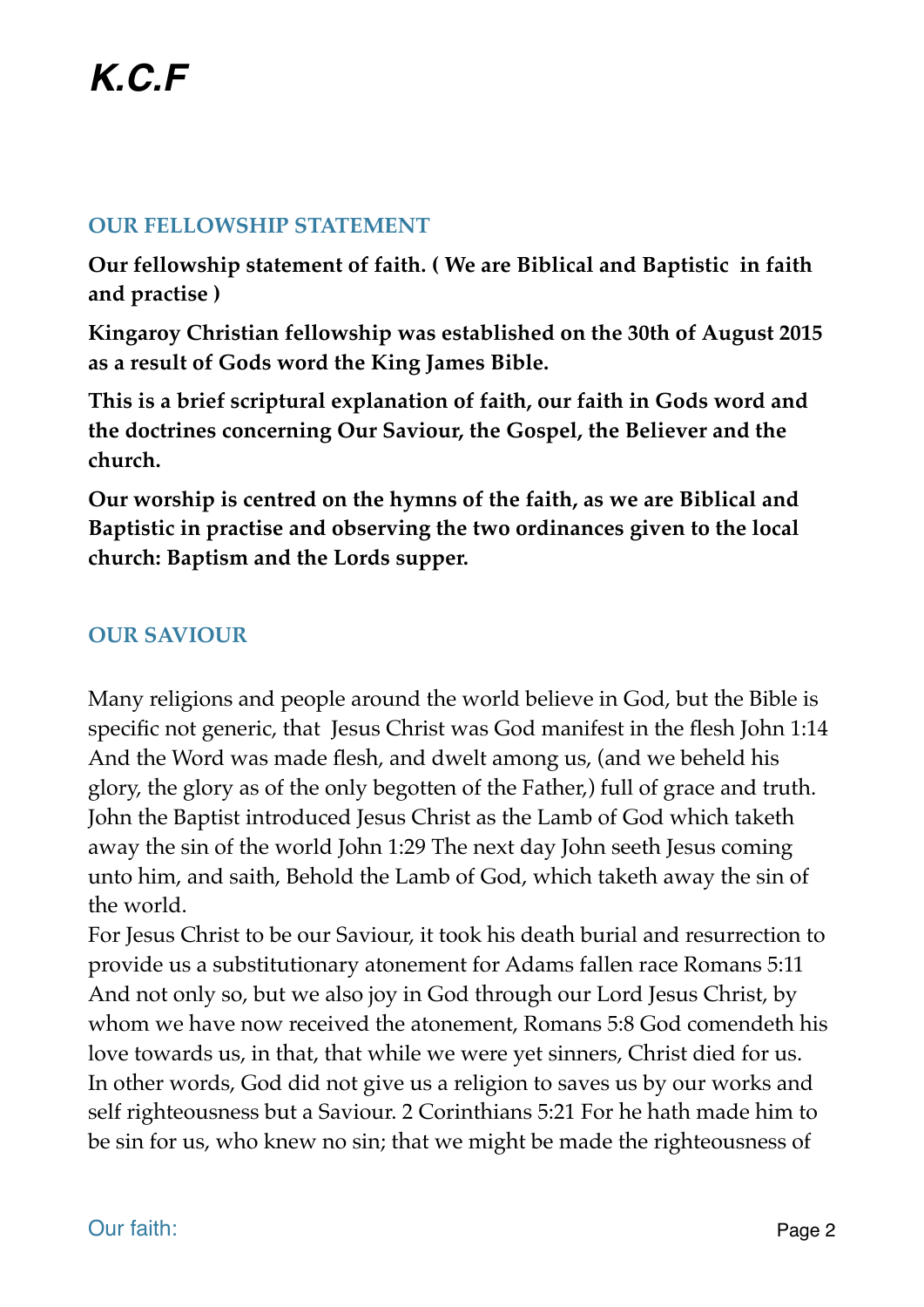# *K.C.F*

God in him. 1 John 2:2 And he is the propitiation for our sins: and not for ours only, but also for the sins of the whole world. ( The word propitiation means to appease, or take care of, which was taken care of at the cross. Romans 3:25 Whom God hath set forth to be a propitiation through faith in his blood, to declare his righteousness for the remission of sins that are past, through the forbearance of God; 1 John 4:10 Herein is love, not that we loved God, but that he loved us, and sent his Son to be the propitiation for our sins. All we need to do is come to God and put our faith in the finished work of Jesus Christ and acknowledge that he died for your sins. John 3:16

For God so loved the world, that he gave his only begotten Son, that whosoever believeth in him should not perish, but have everlasting life.

## OUR GOSPEL

The Gospel is found in: 1 Corinthians 15:1-4 Moreover, brethren, I declare unto you the gospel which I preached unto you, which also ye have received, and wherein ye stand; 2 By which also ye are saved, if ye keep in memory what I preached unto you, unless ye have believed in vain.3 For I delivered unto you first of all that which I also received, how that Christ died for our sins according to the scriptures; 4 And that he was buried, and that he rose again the third day according to the scriptures:

Paul gives us the Gospel, the good news concerning the finished work of Christ and makes it clear that the Gospel is the power of God unto salvation. Romans 1:16 For I am not ashamed of the gospel of Christ: for it is the power of God unto salvation to every one that believeth; to the Jew first, and also to the Greek.

The Gospel is key and centre to the believers justification, Romans 4:25 Who was delivered for our offences, and was raised again for our justification. Revelation 1:18 I am he that liveth, and was dead; and, behold, I am alive for evermore, Amen; and have the keys of hell and of death.

#### **OUR BAPTISM**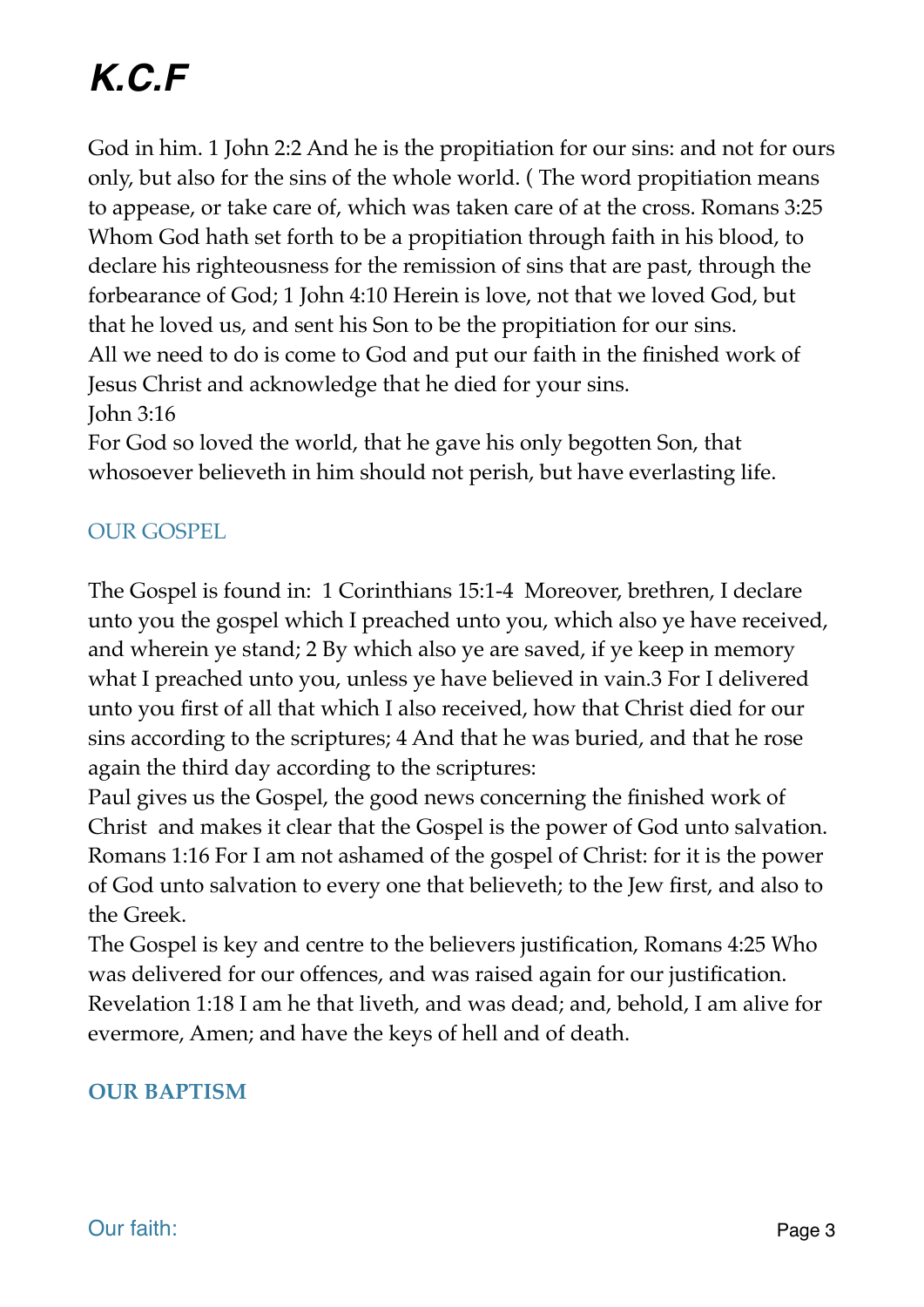# *K.C.F*

**Baptism, or often is referred to as believers baptism, which simply is a step of obedience to openly declare the believers faith in Jesus Christ as their personal Saviour. 1 Peter 3:21 The like figure whereunto even baptism doth also now save us (not the putting away of the filth of the flesh, but the answer of a good conscience toward God,) by the resurrection of Jesus.**

**This shews a good conscience toward God which, Romans 6:5 For if we have been planted together in the likeness of his death, we shall be also in the likeness of his resurrection: ( Water baptism is an ordinance given to the local church so the believer can openly declare their faith and trust in Jesus Christ their Saviour, this however is not to be confused with the Baptism of the Holy Ghost as found in 1 Corinthians 12:13 )**

### **OUR CHURCH**

**When we meet together as believers in our local church it is for the express purpose of worship and fellowship with like minded believers. This is when the manifestation of the body of Christ can be seen, where Jesus Christ has the preeminence: Colossians 1:18 And he is the head of the body, the church: who is the beginning, the first born from the dead: that in things he might have the preeminence.**

**We are a local church, and we look-forward to the fact that God will take out the church, the promise given to all born again believers, before the Great Tribulation, a time that Jesus referred to in Matthew 24:21 For then shall be great tribulation, such as was not since the beginning of the world to this time, no, nor ever shall be. It is important to understand that anyone can be part of the local church, but to be part of the body of Christ which is the church is given to the believer at salvation. Ephesians 1:13 In whom ye also trusted, after that ye heard the word of truth, the gospel of your salvation: in whom also after that ye believed, ye were sealed with that holy Spirit of promise, 1 Corinthians 12:13 For by one Spirit are we all baptised into one body, whether we be Jews or Gentiles, whether we be bond or free; and have been all made to drink into one Spirit. For any questions that might interest you please contact us via our contact page.**